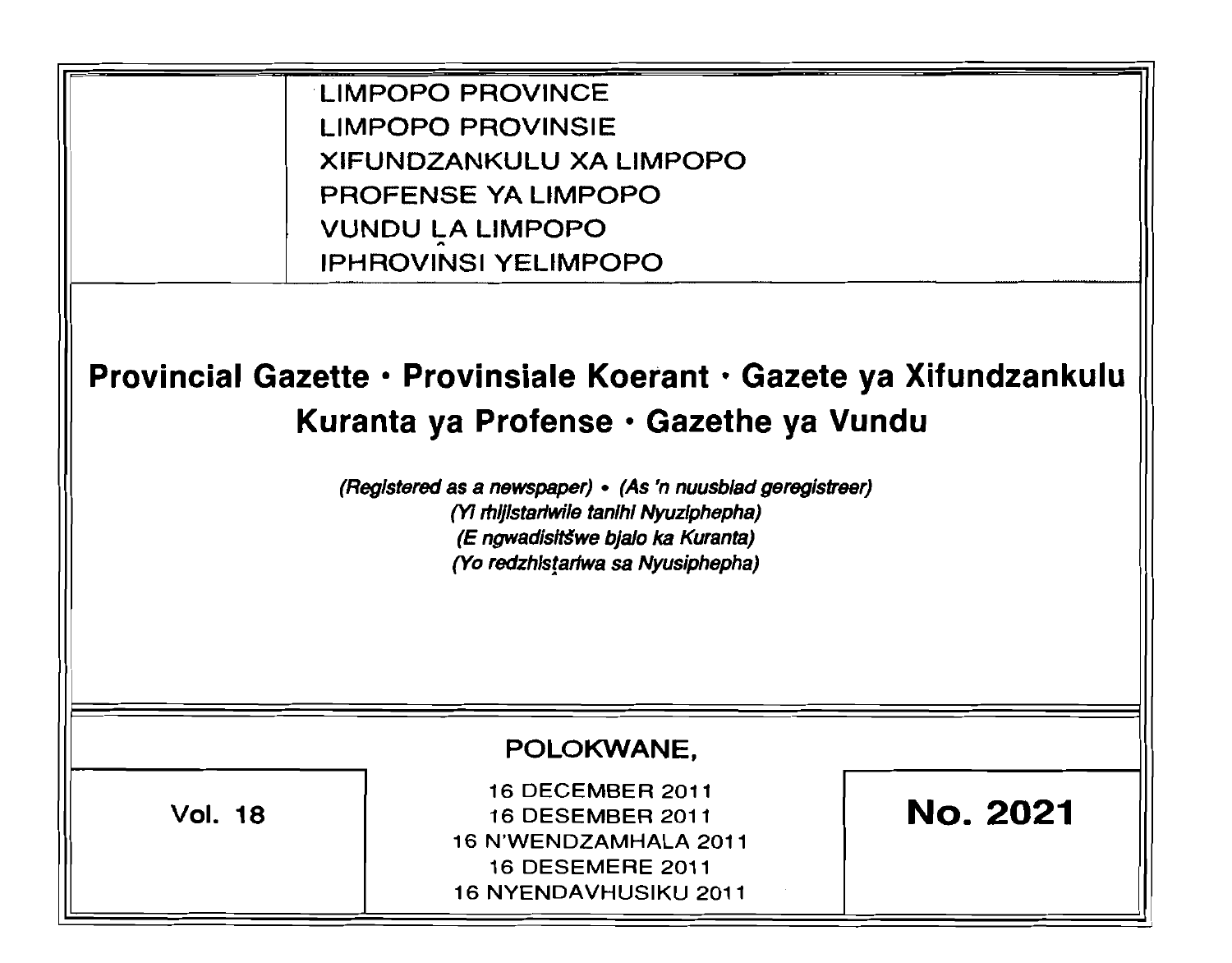#### **IMPORTANT NOTICE**

**The Government Printing Works will not be held responsible for faxed documents not received due to errors on the fax machine or faxes received which are unclear or incomplete. Please be advised that an "OK" slip, received from a fax machine, will not be accepted as proof that documents were received by the GPW for printing. If documents are faxed to the GPW it will be the sender's respon· sibility to phone and confirm that the documents were received in good order.** 

**Furthermore the Government Printing Works will also not be held responsible for cancellations and amendments which have not been done on original documents received from clients.** 

#### **CONTENTS· INHOUD**

| No. |                                                                                                                  | Page<br>No. | Gazette<br>No. |
|-----|------------------------------------------------------------------------------------------------------------------|-------------|----------------|
|     | <b>GENERAL NOTICE · ALGEMENE KENNISGEWING</b>                                                                    |             |                |
|     | 402 Removal of Restrictions Act (84/1967): Removal of title conditions: Remaining Extent of Erf 267, Groblersdal |             | 2021           |
|     | 402 Wet op Opheffing van Beperkings (84/1967): Opheffing van titelvoorwaardes: Restant van Erf 267, Groblersdal- |             | 2021           |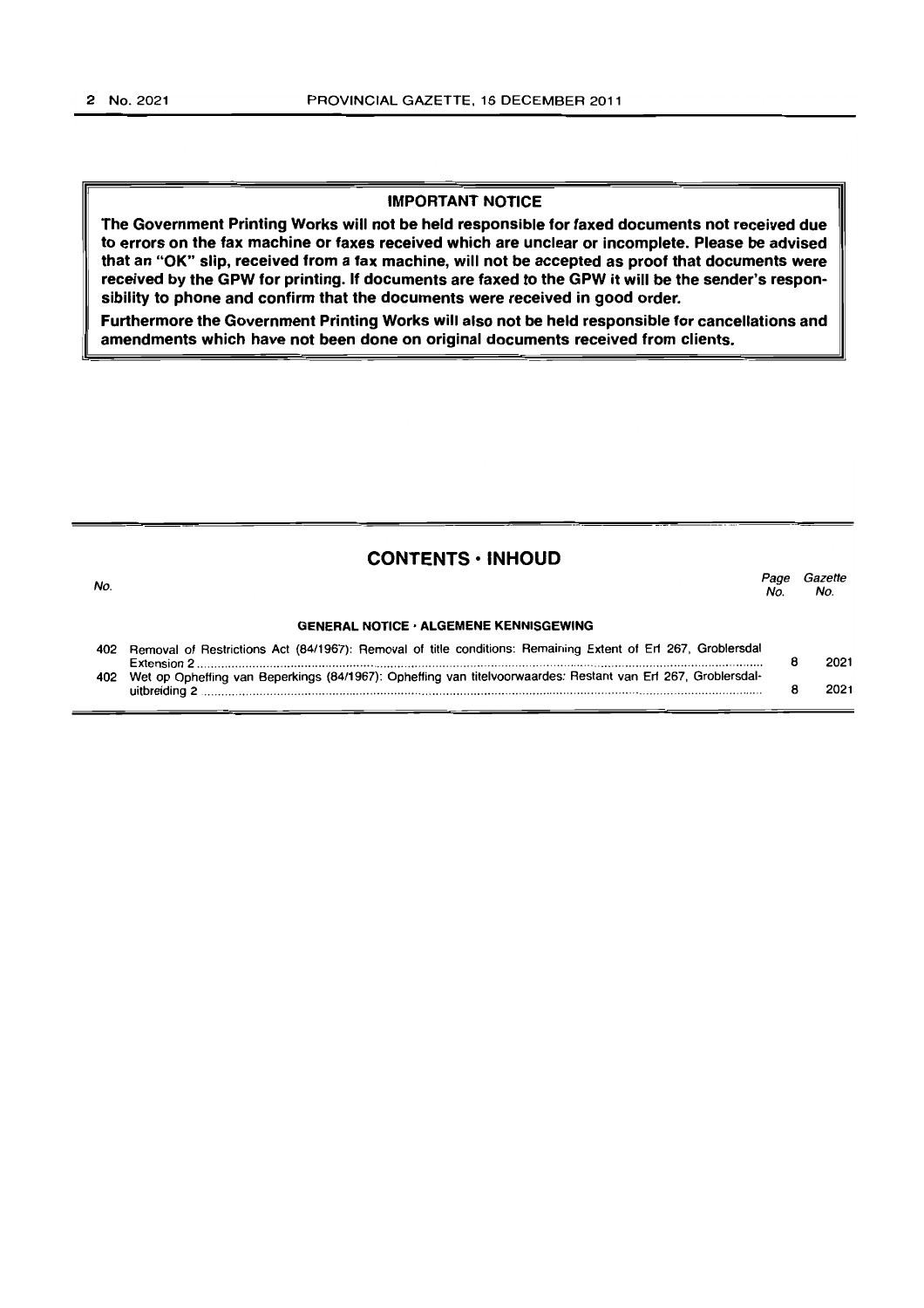No. 2021 3

# IMPORTANT NOTICE The Limpopo Provincial Gazette Function will be transferred to the Government Printer in Pretoria as from 1 November 2004 NEW PARTICULARS ARE AS FOLLOWS: Physical address: Government Printing Works 149 Bosman Street Pretoria Postal address: Private Bag X85 Pretoria 0001 New contact person: Vino Thaver Tel.: (012) 334-4687 Fax number: (012) 323-8805 E-mail address: vino.thaver@gpw.gov.za Contact person for subscribers: Mrs J. Wehmeyer Tel.: (012) 334-4753 Fax.: (012) 323-9574 This phase-in period is to commence from 15 October 2004 (suggest date of advert) and notice comes into operation as from 1 November 2004. Subscribers and all other stakeholders are advised to send their advertisements directly to the Government Printing Works, two weeks before the 1st November 2004. Advertising Manager In future, adverts have to be paid in advance before being published in the Gazette.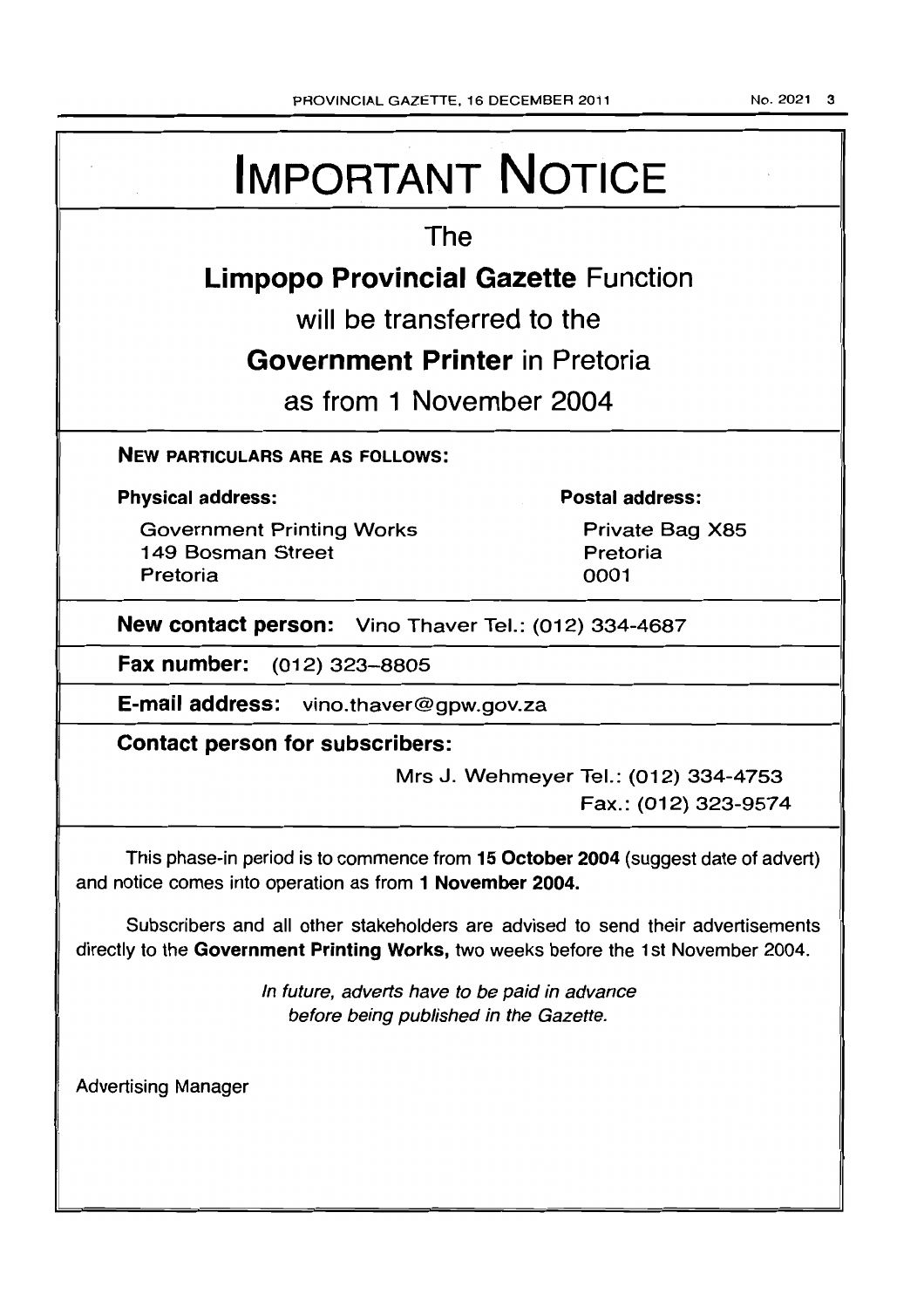IT IS THE CLIENTS RESPONSIBILITY TO ENSURE THAT THE CORRECT AMOUNT IS PAID AT THE CASHIER OR DEPOSITED INTO THE GOVERNMENT PRINTING WORKS BANK ACCOUNT AND ALSO THAT THE REQUISITION/COVERING LETrER TOGETHER WITH THE ADVERTISEMENTS AND THE PROOF OF DEPOSIT REACHES THE GOVERNMENT PRINTING WORKS IN TIME FOR INSERTION IN THE PROVINCIAL GAZETTE.

**No ADVERTISEMENTS WILL BE PLACED WITHOUT PRIOR PROOF OF PRE-PAYMENT.** 

|                                                                 | $\frac{1}{4}$ page R 229.40<br>Letter Type: Arial<br>Size: 10<br>Line Spacing: At:<br>Exactly<br>11pt    |
|-----------------------------------------------------------------|----------------------------------------------------------------------------------------------------------|
| <b>TAKE NOTE OF</b><br>THE NEW TARIFFS<br><b>WHICH ARE</b>      | $\frac{1}{2}$ page R 458.75<br>Letter Type: Arial<br>Size: 10<br>Line Spacing: At:<br>Exactly<br>11pt    |
| <b>APPLICABLE</b><br><b>FROM THE 1ST OF</b><br><b>JUNE 2011</b> |                                                                                                          |
|                                                                 | $\frac{3}{4}$ page R 688.15<br>Size: 10<br>Letter Type: Arial<br>Line Spacing:<br>At:<br>Exactly<br>11pt |
|                                                                 | Full page R 917.55<br>Letter Type: Arial<br>Size: 10<br>Line Spacing: At:<br>Exactly<br>11pt             |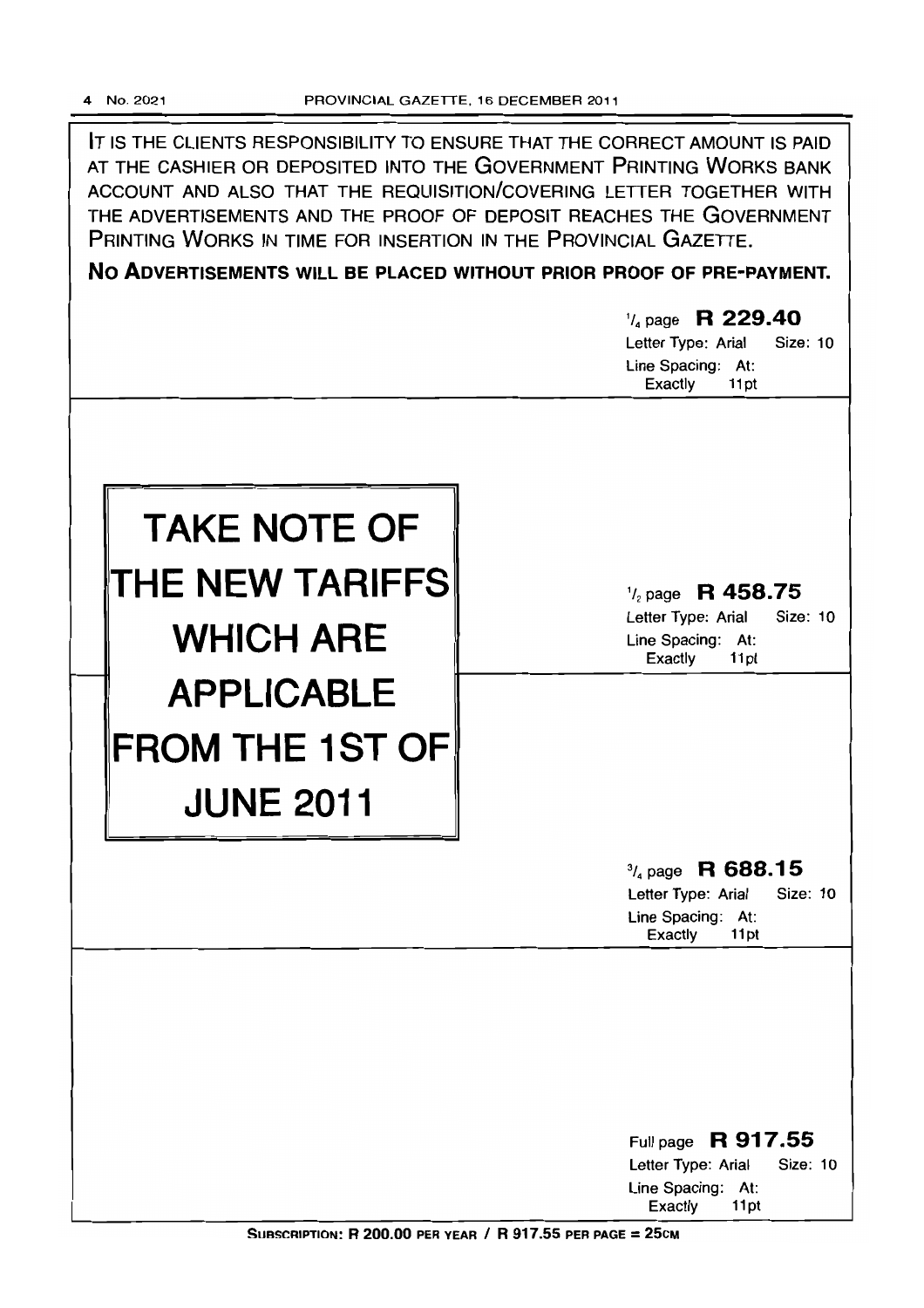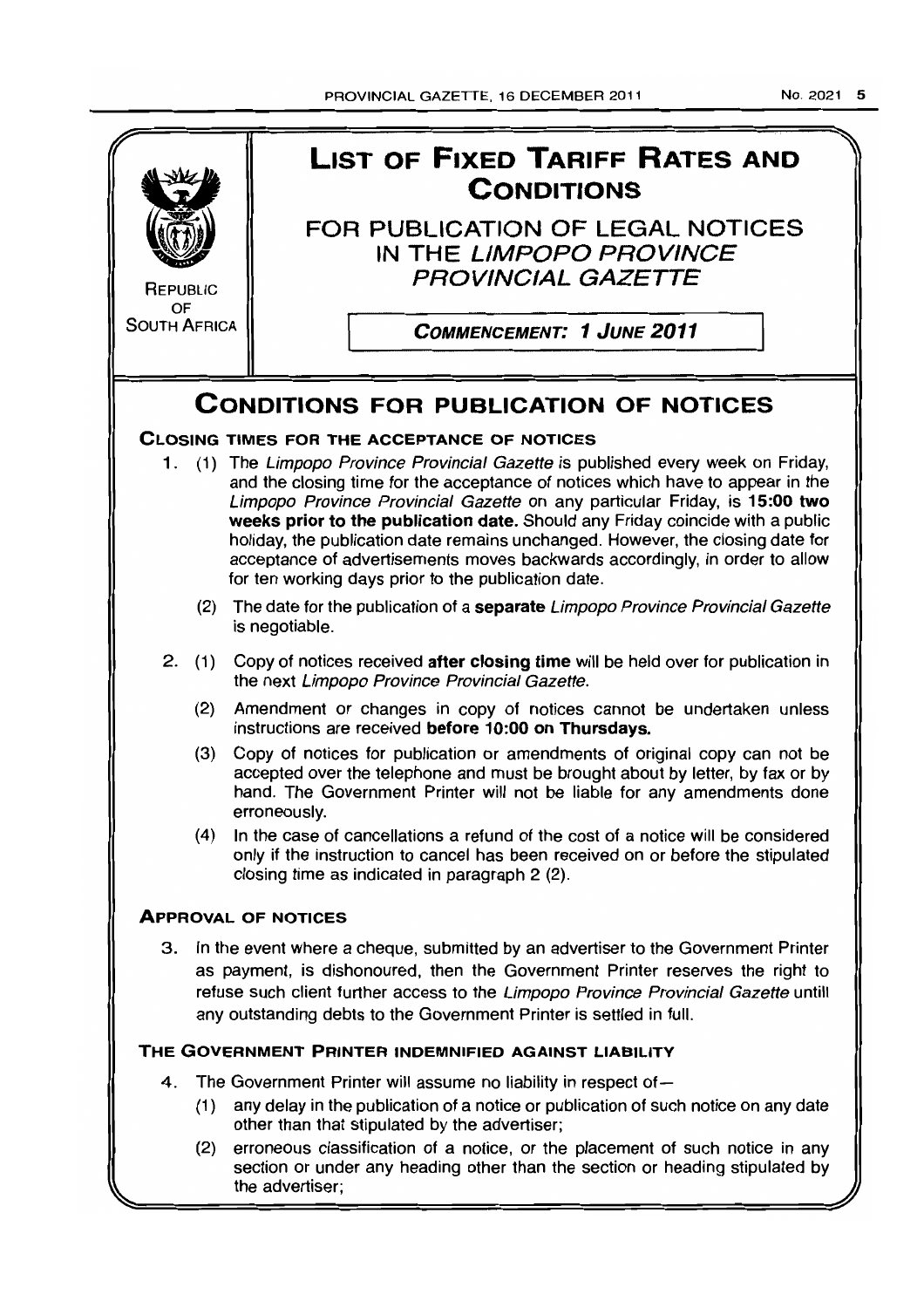(3) any editing, revision, omission, typographical errors or errors resulting from faint or indistinct copy.

#### LIABILITY OF ADVERTISER

5. Advertisers will be held liable for any compensation and costs arising from any action which may be instituted against the Government Printer in consequence of the publication of any notice.

## **COPY**

- 6. Copy of notices must be typed on one side of the paper only and may not constitute part of any covering letter or document.
- 7. At the top of any copy, and set well apart from the notice, the following must be stated:

Where applicable

- (1) The heading under which the notice is to appear.
- (2) The cost of publication applicable to the notice, in accordance with the "Word Count Table".

### PAYMENT OF COST

- 9. With effect from 1 NOVEMBER 2004 no notice will be accepted for publication unless the cost of the insertion(s) is prepaid in CASH or by CHEQUE or POSTAL ORDERS. It can be arranged that money can be paid into the banking account of the Government Printer, in which case the deposit slip accompanies the advertisement before publication thereof.
- 10. (1) The cost of a notice must be calculated by the advertiser in accordance with the word count table.
	- (2) Where there is any doubt about the cost of publication of a notice, and in the case of copy, an enquiry, accompanied by the relevant copy, should be addressed to the Advertising Section, Government Printing Works, Private Bag X85, Pretoria, 0001 [Fax: (012) 323-8805], before publication.
- 11 . Overpayment resulting from miscalculation on the part of the advertiser of the cost of publication of a notice will not be refunded, unless the advertiser furnishes adequate reasons why such miscalculation occurred. In the event of underpayments, the difference will be recovered from the advertiser, and the notice(s) will not be published until such time as the full cost of such publication has been duly paid in cash or by cheque or postal orders, or into the banking account.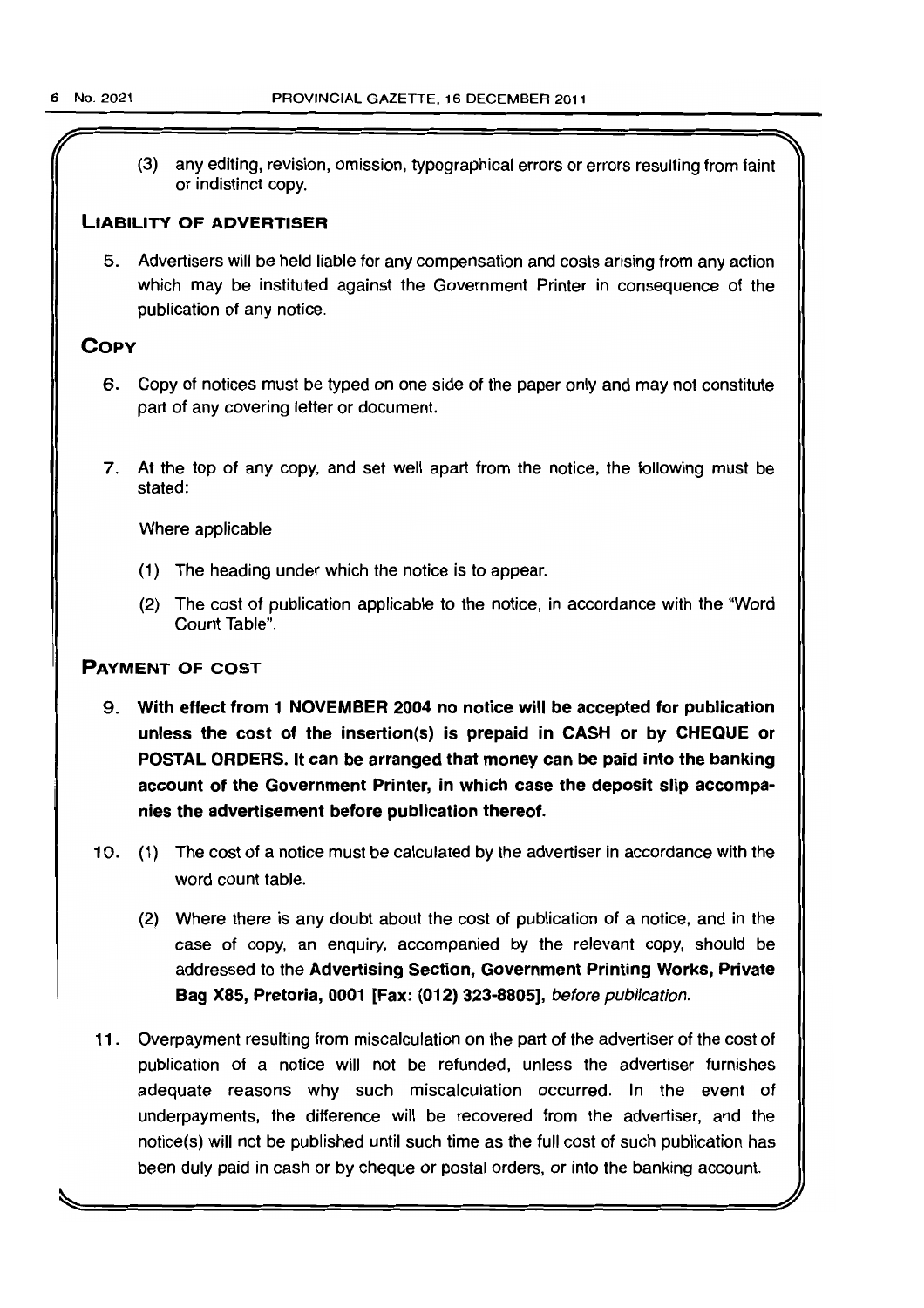- 12. In the event of a notice being cancelled, a refund will be made only if no cost regarding the placing of the notice has been incurred by the Government Printing Works.
- 13. The Government Printer reserves the right to levy an additional charge in cases where notices, the cost of which has been calculated in accordance with the Word Count Table, are subsequently found to be excessively lengthy or to contain overmuch or complicated tabulation.

## PROOF OF PUBLICATION

14. Copies of the Limpopo Province Provincial Gazette which may be required as proof of publication, may be ordered from the Government Printer at the ruling price. The Government Printer will assume no liability for any failure to post such Limpopo Province Provincial Gazette(s) or for any delay in despatching it/them.

## **GOVERNMENT PRINTERS BANK ACCOUNT PARTICULARS**

Bank:

ABSA

632005

BOSMAN STREET

Account No.: 4057114016

Branch code:

Reference No.: 00000049

Fax No.: (012) 323 8805

## Enquiries:

| Mrs. L. Fourie    | Tel.: (012) 334-4686 |
|-------------------|----------------------|
| Mrs. H. Wolmarans | Tel.: (012) 334-4591 |